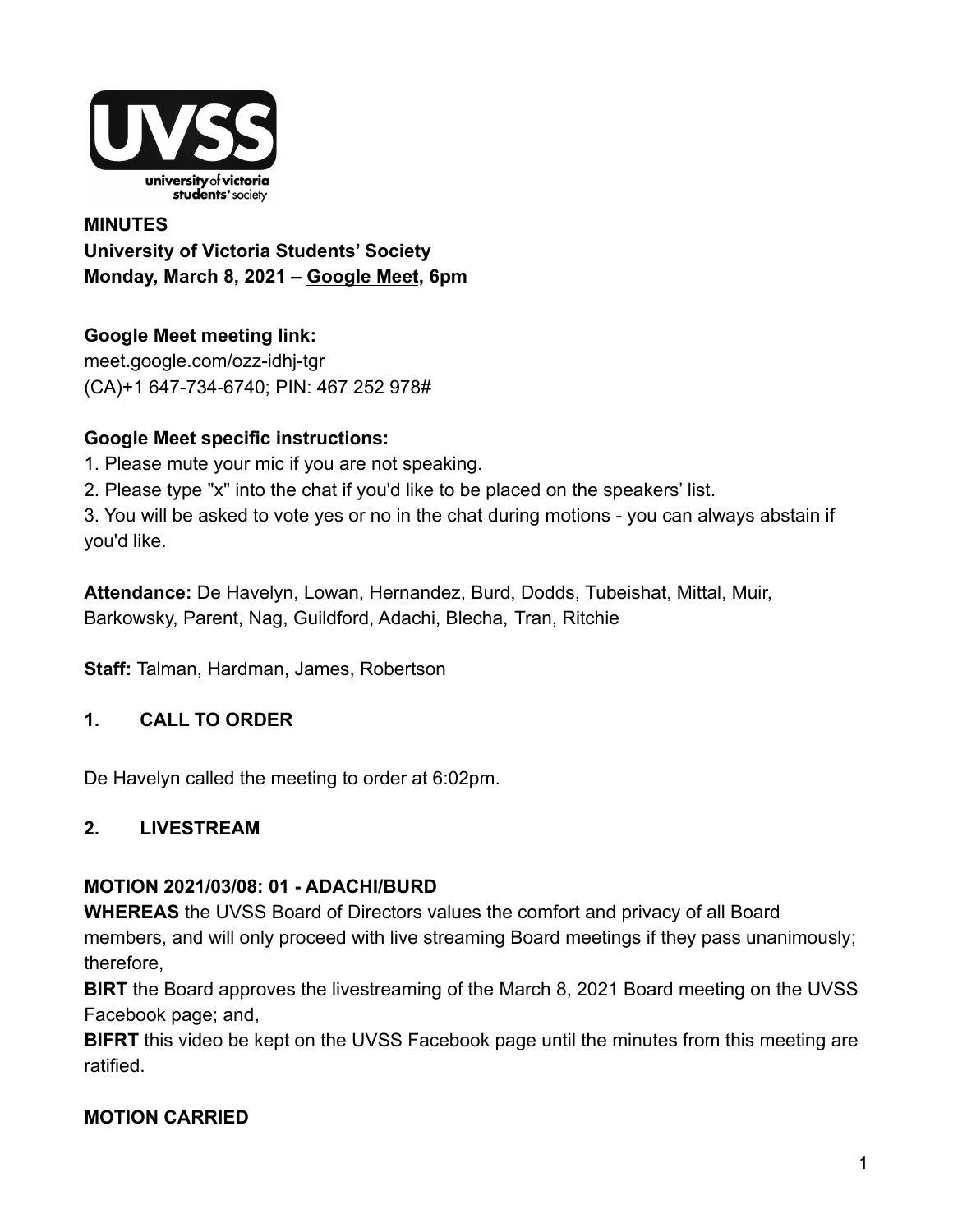#### **3. LAND ACKNOWLEDGEMENT**

Guildford acknowledged the land.

#### **4. ADOPTION OF AGENDA**

#### **a. Adoption of Agenda**

i. 2021/03/08

#### **MOTION TO ADOPT - NAG/BARKOWSKY MOTION CARRIED**

#### **b. Adoption of Minutes**

- i. 2021/03/01
- ii. Executive Minutes: December 8th March 2nd 2021

#### **MOTION TO OMNIBUS - TUBEISHAT/ADACHI**

To adopt the minutes and executive minutes together. **MOTION CARRIED**

### **MOTION TO ADOPT - BURD/NAG MOTION CARRIED**

#### **5. PRESENTATIONS & ANNOUNCEMENTS**

- **a. PRESENTATIONS**
- **b. ANNOUNCEMENTS**
- **6. REPORTS**
- **a. EXCLUDED MANAGERS**

#### **b. PORTFOLIOS**

- 1. Campaigns and Community Relations
- 2. Finance and Operations
- 3. Outreach and University Relations
- 4. Student Affairs
- 5. Events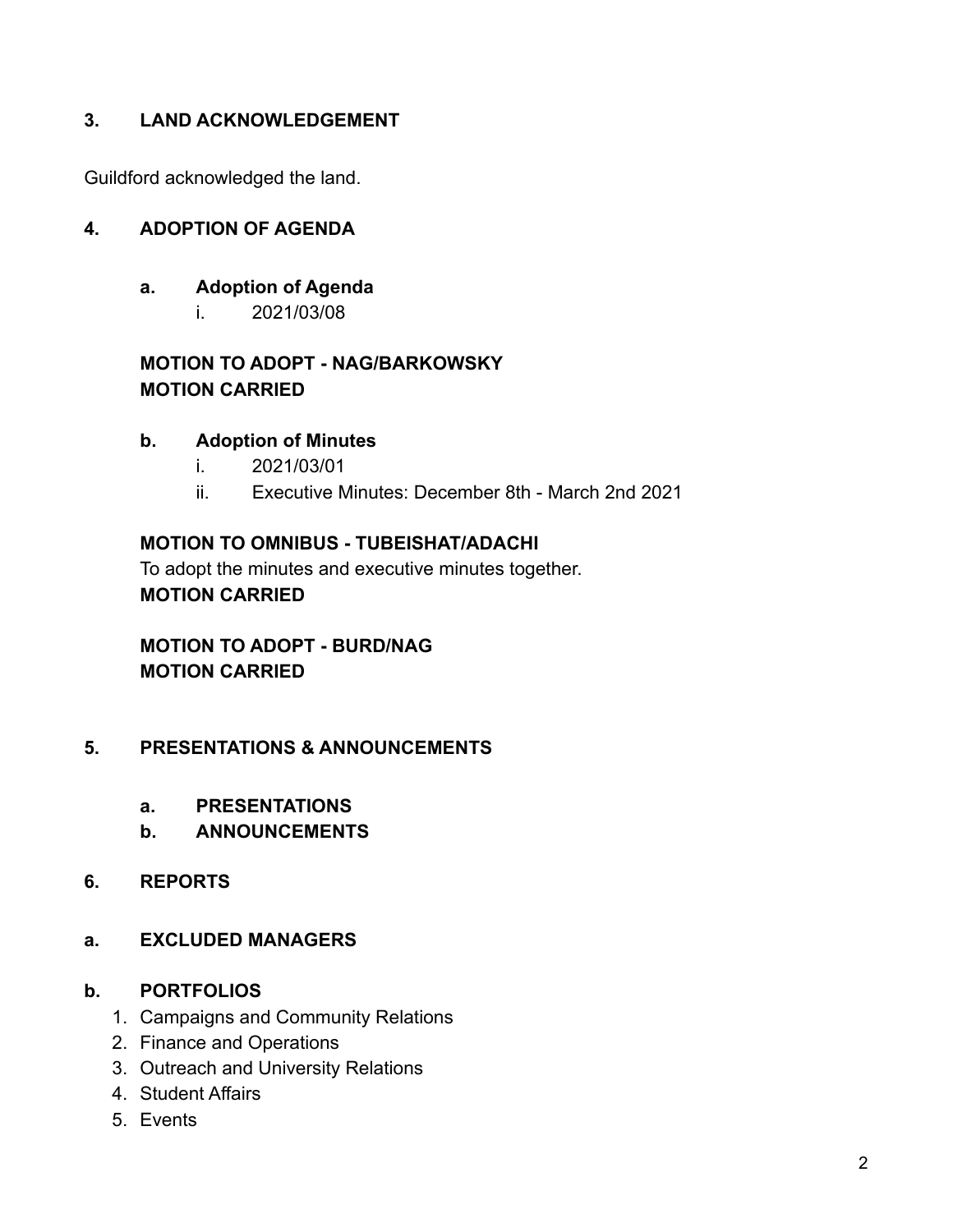6. International Student Relations

## **COMMITTEES AND COUNCILS**

- 1. Electoral
- 2. Executive Committee
- 3. Food Bank & Free Store
- 4. Peer Support Centre

# **CONSTITUENCY ORGANIZATIONS & NSU**

- 1. GEM
- 2. NSU
- 3. Pride
- 4. SOCC
- 5. SSD

# **WORKING GROUPS**

- 1. PIRG
- **7. QUESTION PERIOD (15 mins)**
- **8. MAIN MOTIONS**
- **a. PRIORITY BUSINESS**

### **RECOMMENDED BY FINANCE AND OPERATIONS COMMITTEE MOTION 2021/03/08: 02 - BURD/GUILDFORD**

**WHEREAS** the Grill needs a new freezer please consult appendix A for details; therefore, **BIRT** the UVSS allocate up to \$5,000 from the Major Capital Fund for purchasing a stand-up freezer for the Grill to replace an old freezer that could not be repaired.

# **MOTION CARRIED**

#### **RECOMMENDED BY FINANCE AND OPERATIONS COMMITTEE MOTION 2021/03/08: 03 - BURD/NAG**

**WHEREAS** SUB business would benefit greatly from being able to process online coupons through QR codes; and,

**WHEREAS** for more information please review appendix B; therefore,

**BIRT** the UVSS allocate up to \$5,000 from the Major Capital Fund to purchase scanners which will allow the UVSS to produce and utilize online coupons.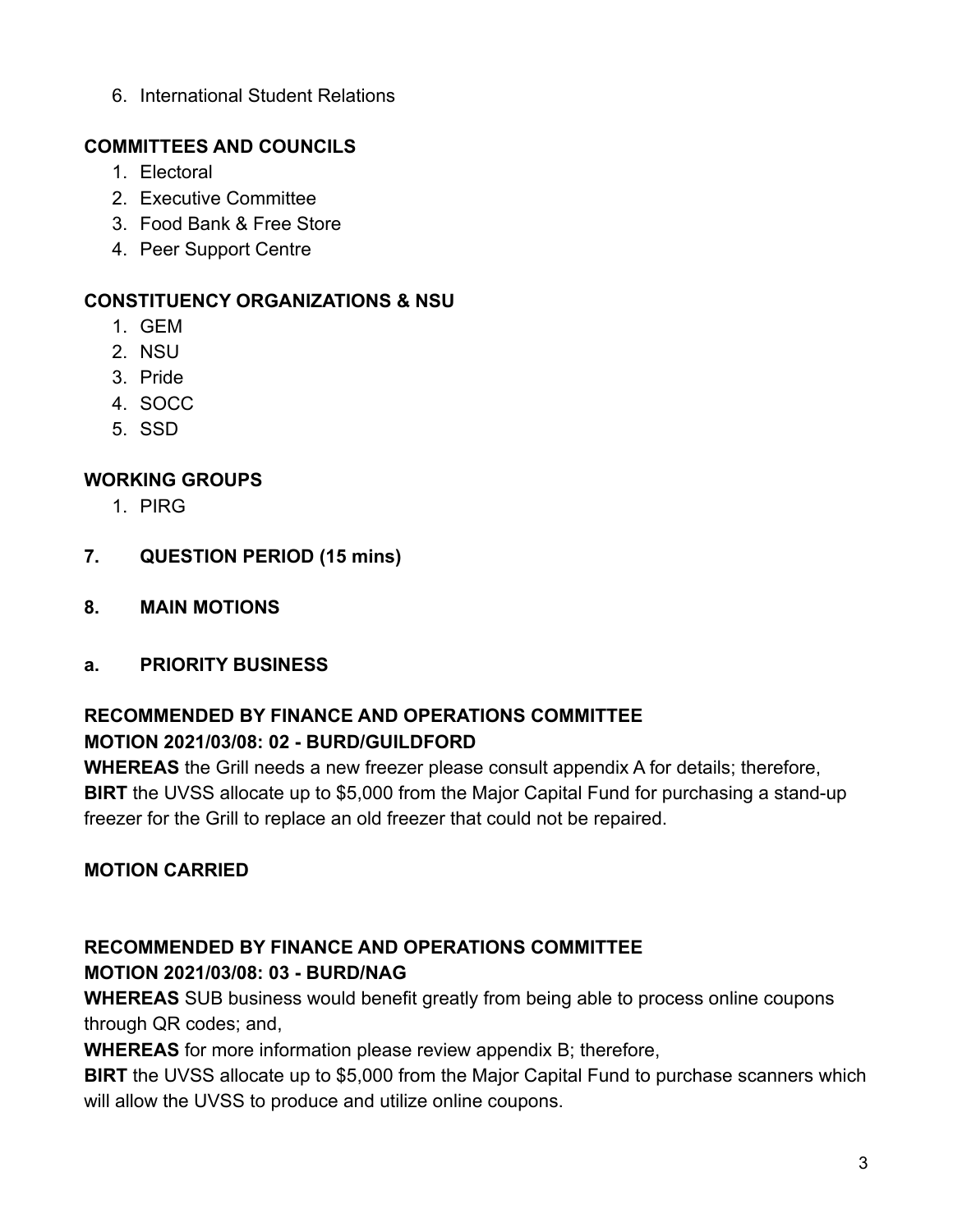#### **MOTION CARRIED**

# **RECOMMENDED BY FINANCE AND OPERATIONS COMMITTEE MOTION 2021/03/08: 04 - BURD/HERNANDEZ**

**WHEREAS** concerns of safety in SUB universal washrooms have been raised and a petition has indicated a general support for action; and,

**WHEREAS** it is the UVSS's responsibility to ensure to the best of our abilities that our members feel safe and welcomed in the SUB; therefore,

**BIRT** the UVSS allocate up to \$60,000 from the Dr Ewing Memorial Trust Fund for the purpose of renovating the universal washrooms in the SUB to a floor to ceiling configuration.

#### **MOTION CARRIED**

# **RECOMMENDED BY POLICY DEVELOPMENT COMMITTEE**

#### **MOTION 2021/03/08: 05 - TUBEISHAT/NAG**

**WHEREAS** the following motion passed at the 2021 Semi-Annual General Meeting:

**BIRT** Bylaw 12.7 is amended as follows, and the section is renumbered accordingly:

12.7 Salary and Honoraria of Lead Directors

a. Lead Directors shall be paid for services rendered during their term of office.

b. The salary paid **to** each Lead Director shall be **established at a rate \$18.50 per hour and increase by 1% annually.**

**C. Lead Directors are required to work a minimum of 20 paid hours and may work up to 35 paid hours a week, and are entitled to paid leave and sick time as per Board of Directors policy.**

**D. Lead Directors are required to submit detailed directors' reports to the Board of Directors to be included during verbal reports and in the minutes for each Board Meeting.**

equivalent to the monthly rate of pay earned by student staff supervisors working a thirty-five [35] hour week.

c. Lead Directors shall receive Health and Dental coverage during their term of office.

d. Lead Directors who are parents shall receive monthly payments equal to fifty per cent of the cost of their childcare.

**BIFRT** this bylaw takes effect May 1, 2021.

**WHEREAS** "Director Reports" is a more accurate title than "Board Reports", therefore, **BIRT** Board of Directors Policy Part 1.3 – Board Reports is amended as follows; and, **BIFRT** "Director Reports" replace all instances of "Board Reports" in Board of Directors Policy.

### **1.3 Director Reports**

a. Directors shall submit a written **director** board report to the Director of Outreach & University Relations and Research & Communications Manager in advance of each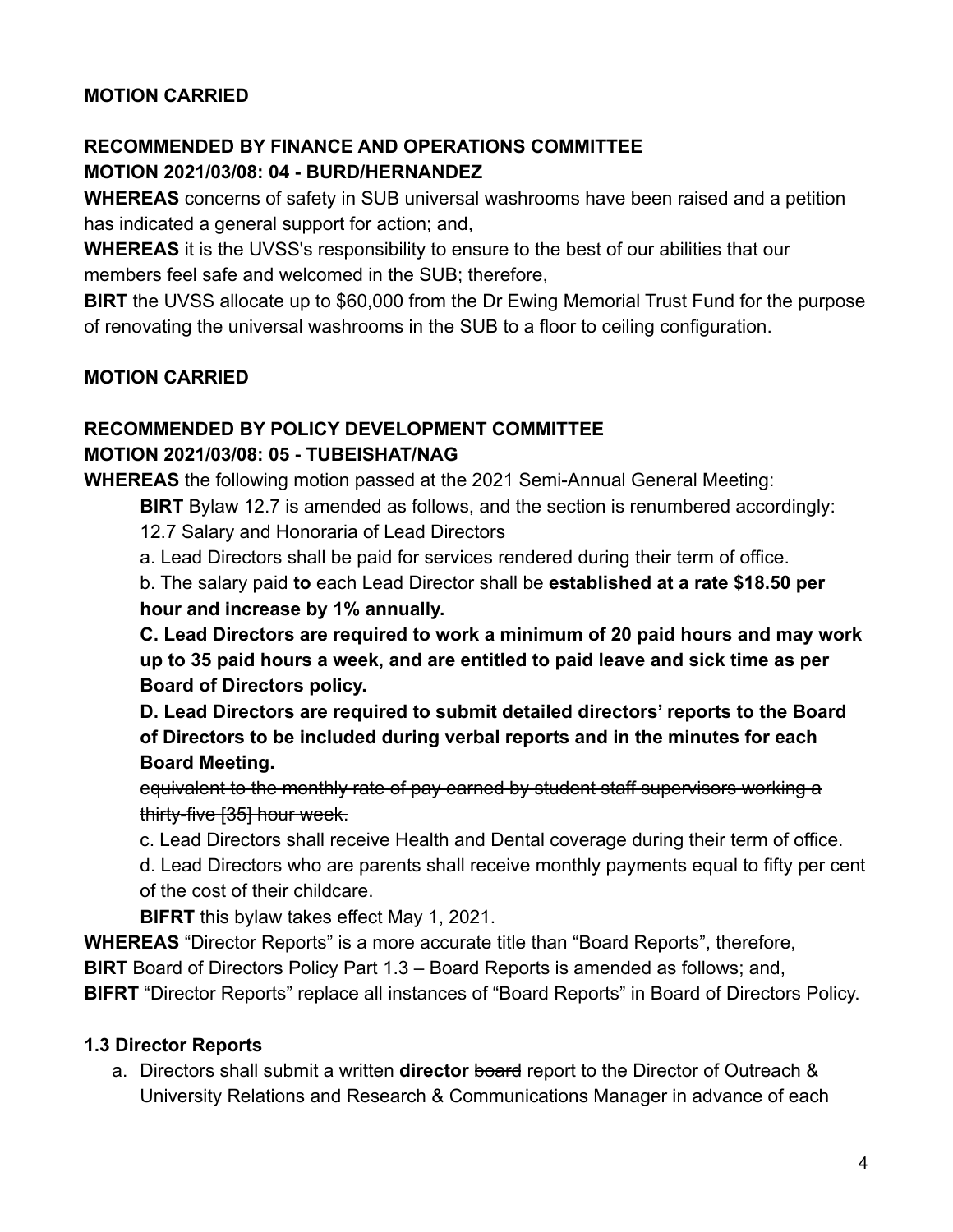regularly scheduled board meeting. Board reports are due by 9:00 am on the Friday preceding a regularly scheduled board meeting.

i. **Director** board reports for irregularly scheduled board meetings are optional and shall not be used to calculate Non-Lead Director **honouraria** compensation Board meetings.

- b. **Director** board reports shall be included in the board meeting agenda and minutes and shall detail all of the board-related **paid or volunteer** work that the director has done since the previous board meeting. **A detailed director report includes, but is not limited to: categories (e.g. mental health, operations, clubs) and/or tasks (e.g. chairing meetings), and any time off, with the associated amounts of time spent on each component.**
- c. If a director does not submit a board report on time **and the agenda is not amended to include their late director report,** they shall not be eligible for director benefits-and their report may not be entered into the agenda or minutes. Exceptions may be granted, under extenuating circumstances, until the meeting's minutes have been ratified.
- d. Directors shall report the total amount of their hours worked or volunteered in their written board reports.

#### **MOTION TO AMEND - LOWAN/HERNANDEZ**

Add to the end of section 1.3 b "and the total amount of their hours worked or volunteered."

**MOTION CARRIED**

### **MOTION TO AMEND - BLECHA/BARKOWSKY**

Change "mental health" to "campaigns" in section 1.3b. **MOTION CARRIED**

### **MOTION TO AMEND - BLECHA/MUIR**

Add to the end of section 1.3 b "advocacy group representatives may include hours volunteered for their advocacy groups in their director report." **MOTION CARRIED**

### **MOTION CARRIED**

**b. OLD BUSINESS**

# **MOTION TO MOVE IN CAMERA - BURD/BLECHA MOTION CARRIED**

The meeting moved in camera at 6:47pm.

#### **10. IN-CAMERA**

**a. Legal**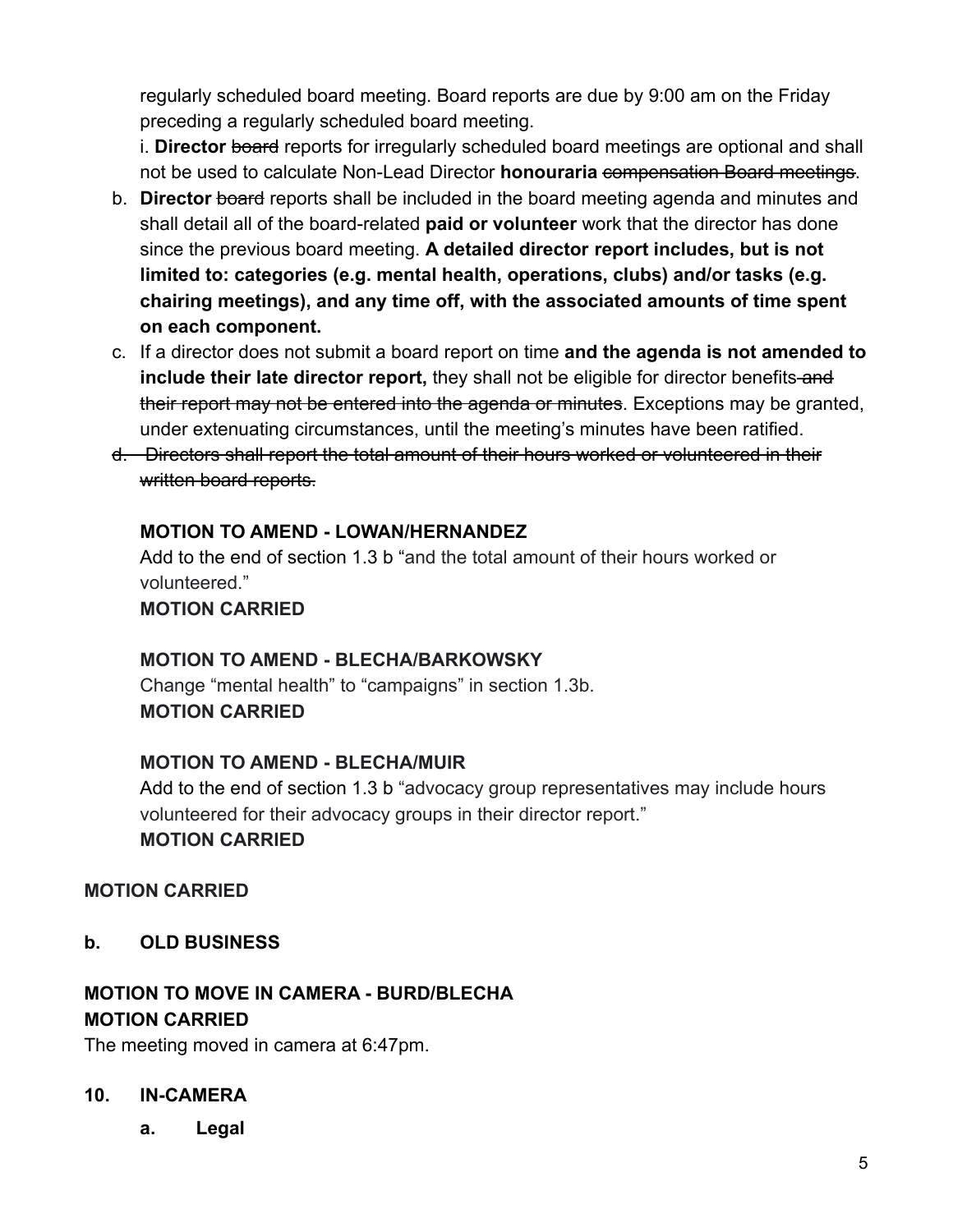### **b. Personnel Committee Report**

# **MOTION TO MOVE OUT OF CAMERA - BURD/LOWAN MOTION CARRIED**

The meeting moved out of camera at 6:50pm.

#### **11. MEETING TIMES**

**The next meeting scheduled by the Board of Directors is:** Monday, March 22, 2021 via Google Meet (online).

#### **12. ADJOURNMENT**

#### **13. BOARD DIRECTORS' REPORTS**

#### **Emily Lowan (38 hours)**

*General*

- UVic Operational Relations Committee (1 hour)
- Martlet interview on inflation (30 mins)
- Emails and administration (5 hours)
- Member outreach committee (0.5 hour)
- Student town hall coordination (1 hour)
- SWAG order (0.5 hour)
- Final phase of campaign strategic planning (1 hour)
- Training manual preparation (1 hour)

*Divest UVic*

- Campaign meeting and prep (2 hours)
- Financial opinion Vancity (0.5 hour)
- Campaign planning with faculty (1 hour)
- Call with UBC group (1 hour)

#### *Make Transit Work*

• Meeting with Greater Victoria Acting Together Transit Group (1 hour)

*Rent With Rights*

● Provincial working group on student housing leading practices (1.5 hours)

### **Marran Dodds (27 hours)**

- Emails/General Communication
- Committee meetings (Executive, Campaigns, Leads, FinOps, Events, Member Outreach)
- Encouraging and supporting folks running in the UVSS election
- Working on training manual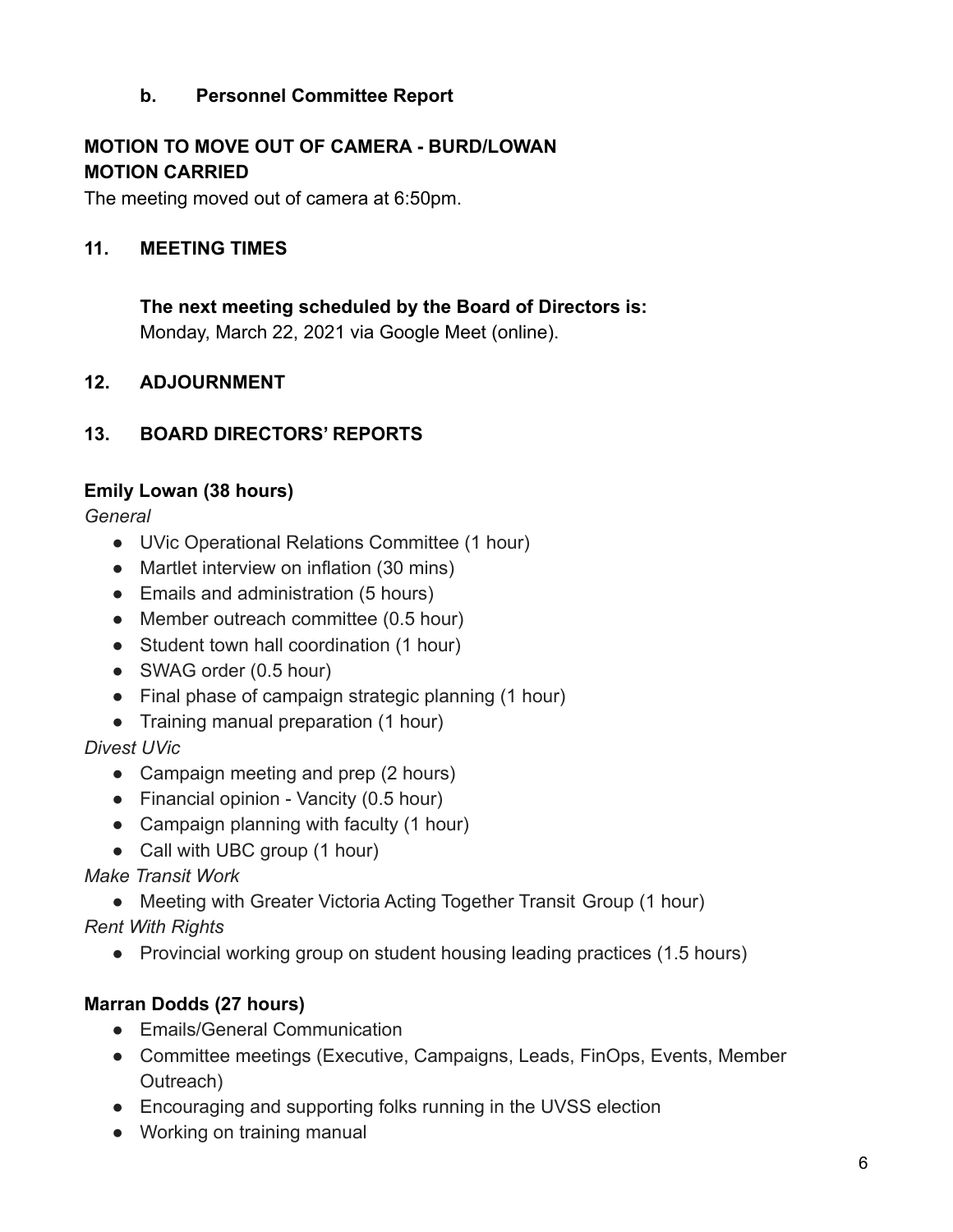- Meeting with OSL for Pride Event
- Prep/Planning for the UVSS Game Show
- Finish outreach strategy for Queer Open Mic Night
- Meet with Niko & Nate about Open Mic Night
- Events Portfolio
- Check signing

#### **Dalal Tubeishat (41 hours)**

- Answered emails
- Held in-person and online office hours
- Had internal meetings with other directors, advocacy group coordinators, excluded managers, accounting, and graphics
- Had external meetings with UVic administrators, faculty, and staff
- Planned for ratification and funding for clubs and course unions
- Signed cheques
- Submitted and processed cheque reqs
- Updated and reviewed policy
- Attended Member Outreach Committee, Policy Development Committee, Finance Committee, and Executive Committee
- Responded to members' questions on social media
- Did website edits
- Created website accounts for clubs and course unions
- Updated online balances
- Updated signing authorities list
- Conducted outreach to encourage and support candidates to the UVSS
- Planned for Advocacy Relations Committee
- Worked on EDI Survey and outreach for it
- Bought prizes for the SAGM

#### **Caleb Burd (35 hours)**

- Chaired Finance and Operations Committee meeting 3 hours
- Chaired Personnel committee meetings 2 hours
- Met with Studentcare 1 hour
- Attended Operational relations committee 1 hour
- Interview from the Martlet 1 hour
- Exec 1 hour
- Leads 1 hour
- Meeting with International student relations 1.5 hours
- Meetings with excluded management 4 hours
- Meeting with Student Affairs 1 hour
- Work on sustainability plan 3 hours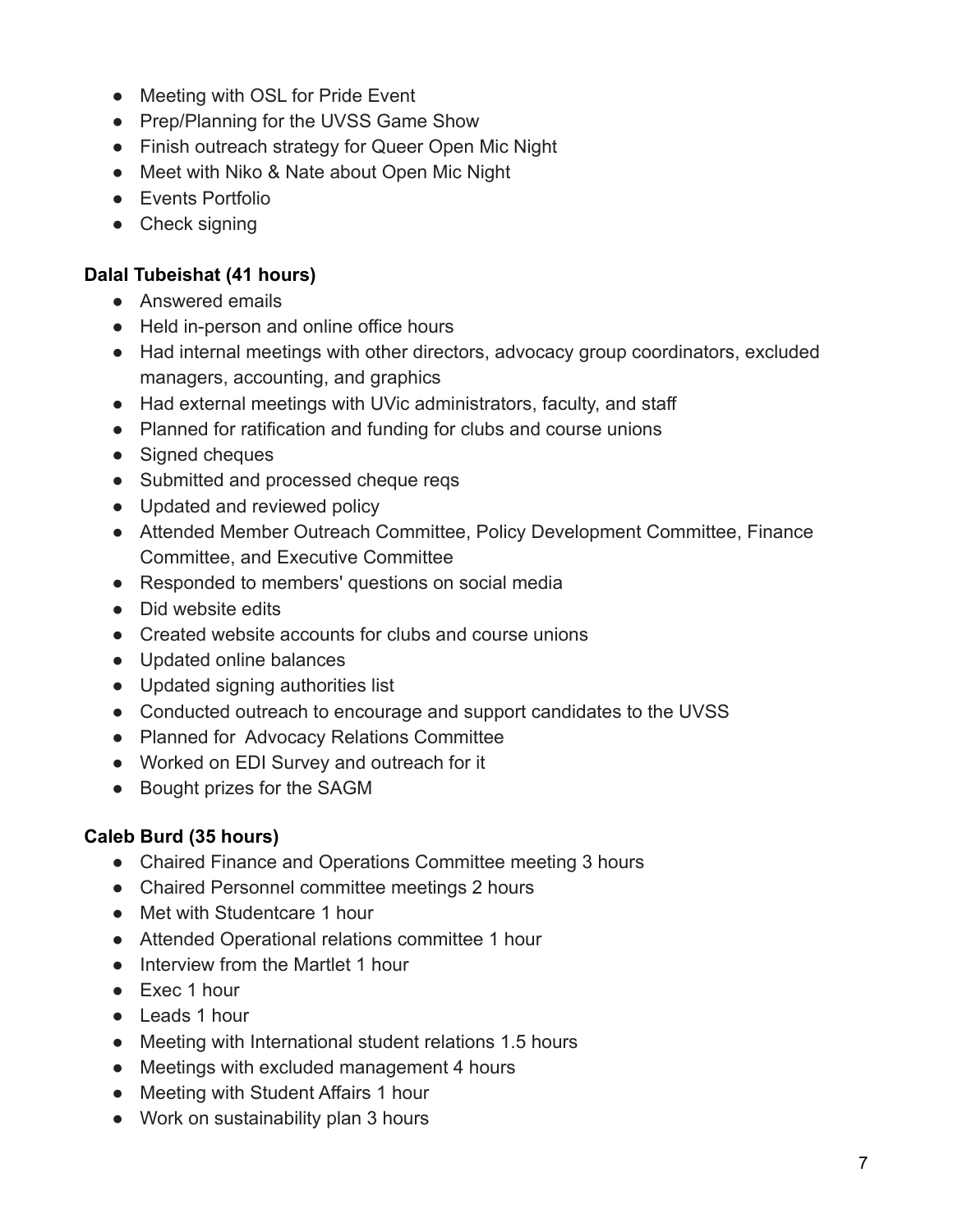- Board meeting 2 hours
- Attended Outreach Committee 1 hour
- Attended Events Committee 5 hours
- Emails 12 hours

# **Sarina de Havelyn (37 hours)**

- Chairing Electoral Committee, inc. promoting nomination period
- Chaired Member Outreach, Policy Development, Ombudsperson Advisory, Operational Relations, Electoral, Executive, and various other committees
- Worked on Equity, Diversity, Inclusion initiatives with Mariel and Dalal
- Worked with UVic on coordinating President Hall's Town Hall student questions
- Responded to student questions
- Created outreach plan for referenda questions during the campaign period

# **Marina Kit Muir (2.5 hours)**

- Member Outreach Committee, .5 hours
- Emails and GEM programming, 1 hour
- Attending Climate Justice Victoria Meeting on behalf of Divest, 1 hour

### **Jana Barkowsky (4 hours)**

- BoD meeting (2 hours)
- personnel committee meeting (1 hour)
- editing of referenda information (1 hour)

### **Paarth Mittal (2 hrs 25 mins):**

- Board Meeting (1 hr 15 mins)
- Divest UVic Meeting (1 hr)
- Filmed Video for UVic President Town Hall- Asked Question on Supporting Students with Disabilities (10 mins)

# **Jocelynne Parent (1h15 )**

● Board meeting 1h15

### **Mariel Hernández (9.5 hours)**

- Feb 26 Comments for GHRA on Housing Taskforce Report (30 mins)
- March 1, 2, 3 Grad Class Funding Contribution to SUB Washroom upgrade project (3 hours)
- March 1 Board Meeting (2 hours)
- March 2 Member Outreach Meeting (30 mins)
- March 4 EDI Meeting and preparation with Jim (1 hour)
- March 4 Policy Development Meeting (1 hour)